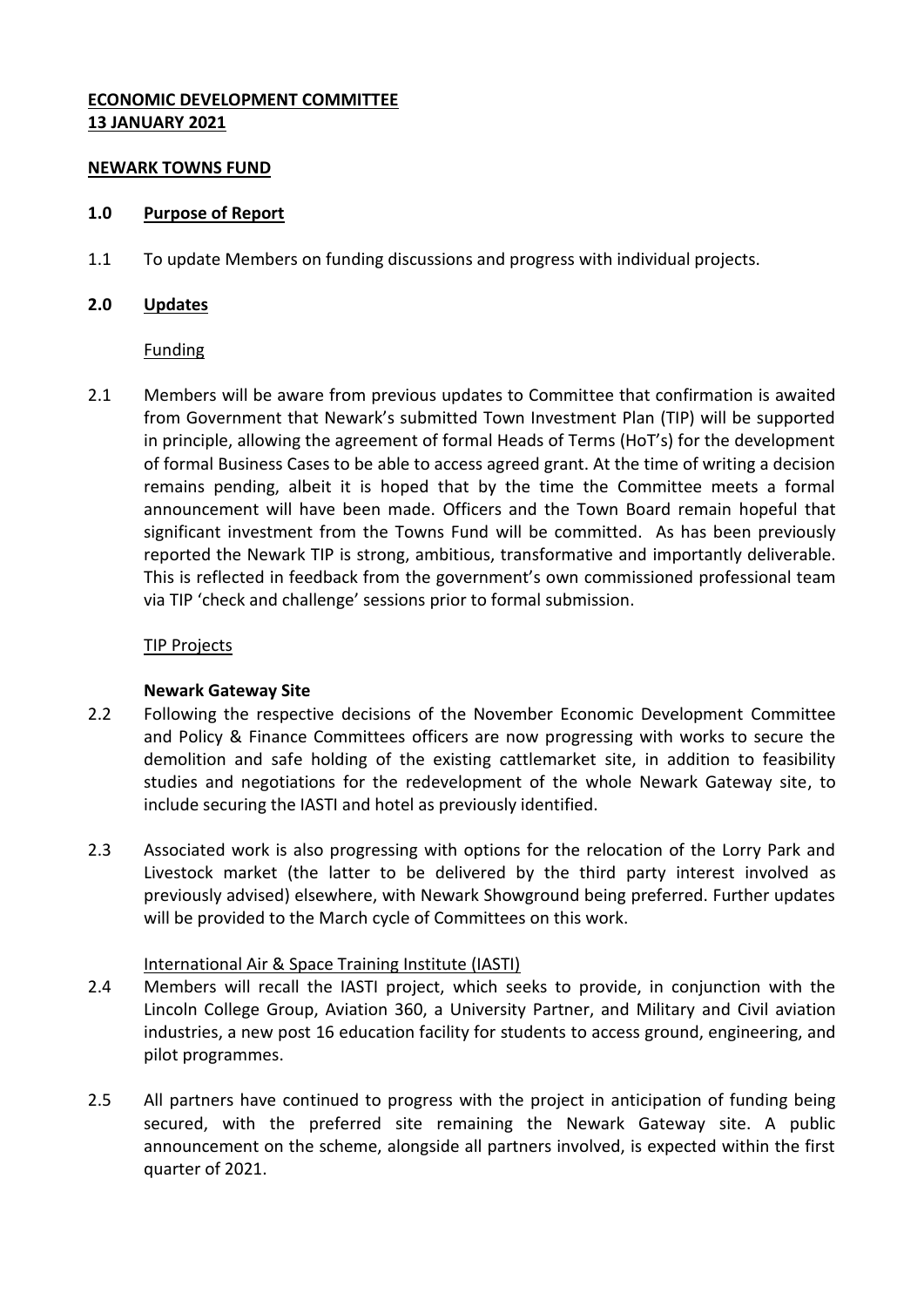Smart Innovation, Supply Chain & Logistics Enterprise Zone (SiSLog)

2.6 Members will recall that this is a project jointly developed between the Council, the University of Lincoln and the Universities for Nottingham and focussed around possible opportunities with respect to the logistics and supply chain sector given the strategic significance of Newark to the road, rail, and air networks. The jointly commissioned work between the Council and Universities has now been concluded, with findings being presented prior to the Committee meeting. A verbal update will therefore be provided.

# 32 Stodman Street (former M&S store)

2.7 Members will be aware that this project continues to progress, supported by funds provided by the £750,000 'accelerated funding' from the Towns Fund. The commissioned architect and commercial teams continue to evolve the proposed design with a view to undertaking public consultation and submitting for planning permission by the end of March 2021. Further detail on these proposals are detailed elsewhere on this agenda in an Exempt Report.

# YMCA Community and Activity Village

2.8 Members will be aware of this project, not only via the Newark TIP but also from the previous updates and decisions taken to support the scheme and its overall aspirations to support children and young people and address the social mobility challenges of the town. The YMCA intend to let the contract to build phase II of the project works imminently. This represents over £15m investment in the Town and will deliver a raft of additional activity on the site, housed in a state-of-the-art building. The scheme will deliver sports and leisure facilities, PC labs, music and art spaces, conferencing and function facilities, childcare and a wellbeing and health delivery service suite, mental health support, physical rehabilitation, culinary training, the largest outdoor skate park in the East Midlands, and an Olympic climbing centre.

# Newark College Construction Expansion

- 2.9 This is the second of three projects which the Newark TIP identifies as being supported with 'accelerated' funding. The project will introduce stone masonry and expand gas, joinery and bricklaying alongside growing links with new methods of construction. The project is expected to welcome over 1000 New Students (16-18, Degree, Adult) over the first 5 years, and increase on the previously expected c700 students expected.
- 2.10 Planning permission was granted in November 2020, with tenders for the build being received in December 2020. I am pleased to report that the Lincoln College Group have made a start on site, in anticipation of receipt of the previously identified maximum grant of £389,000 funding (project costs are £522,109.58) from the 'Accelerated Fund'. Formal approval is pending at the time of writing from the Council's s151 Officer, acting on behalf of the Council as the 'accountable body'.
- 3.14 The Newark TIP comprises many other projects, which will be subject to updates at future meetings subject to confirmation of funding from the Government.

# **4.0 Equalities Implications**

4.1 Each of the projects detailed above will be required, if and when they proceed to have regarding to equalities and access implications.